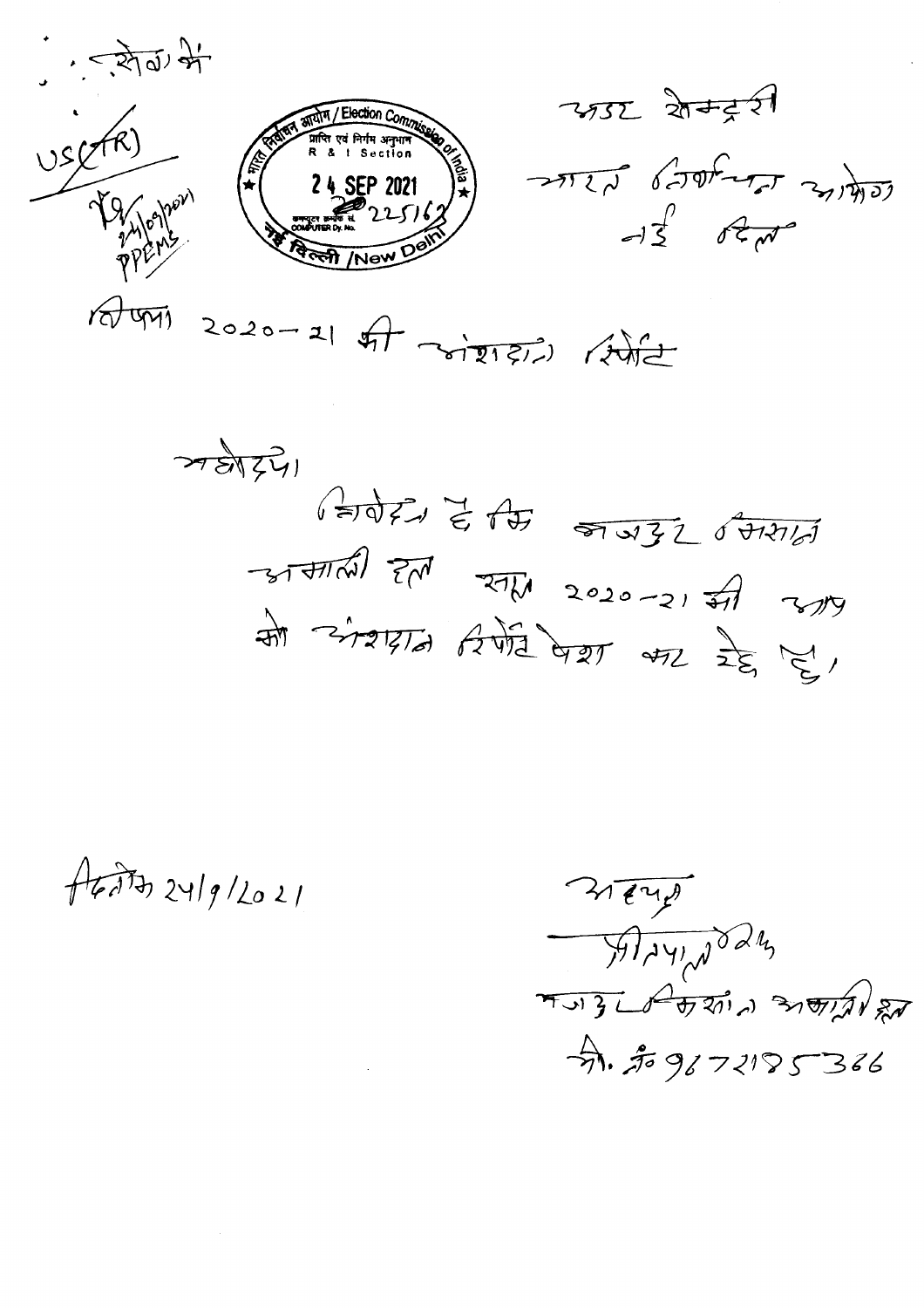**FORM24A**

This form should be filed with the Election Commission before the due date for furnishing a return of the income

of the Political Party's Concerned financial year under section 139 of the Income tax act. 1961 (43 of 1961) and a certificate to this effect should be attached with the Income-tax return to claim exemption under the Income-tax Act, 1961 (43 of 1962).

1 Name of Political party :-

2 Status of the Political Party :-(recognized/unrecognised)

 $\ddot{\phantom{1}}$ 

ł ÷,

#### MAJDOOR KISAN AKALI DAL Recognized

- 3 Adddress of the headquarters of the Political Par Village 75 GB, P.O.- 72 GB, Via- RAMSINGH PUR Teh.-ANOOPGARH, Distt.-SRIGANGANAGAR (RAJ.)
- 4 Date of registration of Political Party with Election Commission :- 08-08-08
- 5 Permanent account Number (PAN) and Income-tax Ward/circle where return of th AACTM3681K political party is filed :-
- 6 Details of the contributions received during the Financial year 2020-21

|       | TUAT ZUZU-Z I |                        |                   |                                       |               |  |  |  |
|-------|---------------|------------------------|-------------------|---------------------------------------|---------------|--|--|--|
| R.NO. | <b>DATE</b>   | <b>NAME OF DONOR</b>   | PAN               | <b>MODE OF</b><br><b>CONTRIBUTION</b> | <b>AMOUNT</b> |  |  |  |
| 1042  | 2.4.20        | <b>CASH</b>            |                   | <b>CASH</b>                           | 2000.00       |  |  |  |
| 1043  | 5.4.2020      | <b>CASH</b>            |                   | <b>CASH</b>                           | 2000.00       |  |  |  |
| 1044  | 7.4.2020      | CASH                   |                   | <b>CASH</b>                           | 2000.00       |  |  |  |
| 1045  | 9.4.2020      | <b>CASH</b>            |                   | <b>CASH</b>                           | 2000.00       |  |  |  |
| 1046  | 10.4.2020     | <b>RAJDEEP TANTIA</b>  | AJUPT2029F        | IMPS 10171350                         | 100000.00     |  |  |  |
| 1047  | 27.5.2020     | <b>MANGI LAL</b>       | AADPU7482R        | CH. NO. 791750                        | 50000.00      |  |  |  |
| 1048  | 2.6.2020      | <b>HEMLATA TNTIA</b>   | AMAPT9629G        | NEFT 5AA2178                          | 20000.00      |  |  |  |
| 1049  | 12.6.2020     | KAILASH CHANDER GUJJER |                   | CН                                    | 71000.00      |  |  |  |
| 1050  | 12.6.2020     | <b>MANOJ KUMAR JHA</b> | ADYPJ0902D        | CH. NO. 460957                        | 220000.00     |  |  |  |
| 1051  | 15.6.2020     | <b>CASH</b>            |                   | <b>CASH</b>                           | 2000.00       |  |  |  |
| 1052  | 22.6.2020     | <b>RAJ KAUR</b>        | AJHPB5058K        | CH. NO. 971126                        | 15000.00      |  |  |  |
| 1053  | 22.6.2020     | <b>SRI LAXMAN RAM</b>  | AKMPR3657E        | CH. NO. 680191                        | 40000.00      |  |  |  |
| 1054  | 22.6.2020     | <b>SHRI RAM BANSAL</b> | ATYBP7469B        | CASH                                  | 100000.00     |  |  |  |
| 1055  | 23.6.2020     | <b>SHRI RAM BANSAL</b> | ATYBP7469B        | <b>UTR NO. 075688</b>                 | 100000.00     |  |  |  |
| 1056  | 24.6.2020     | <b>SHRI RAM BANSAL</b> | ATYBP7469B        | <b>UTR NO. 01767</b>                  | 32000.00      |  |  |  |
| 1057  | 25.6.2020     | <b>MAMTA KINRA</b>     | ALSPK4815A        | CH. NO. 579244                        | 80000.00      |  |  |  |
| 1058  | 25.6.2020     | <b>RAJ KAUR</b>        | AJHPB5058K        | CH. NO. 471129                        | 40000.00      |  |  |  |
| 1059  | 26.6.2020     | <b>CASH</b>            |                   | <b>CASH</b>                           | 2000.00       |  |  |  |
| 1060  | 30.6.2020     | <b>SWATI CHOUDHARY</b> | BVGPSI1472L       | <b>TRANSFER</b>                       | 85000.00      |  |  |  |
| 1061  | 30.6.2020     | <b>SUNIL KUMAR</b>     | <b>DGSPK6431G</b> | <b>CASH</b>                           | 2000.00       |  |  |  |
| 1062  | 30.6.2020     | JOGINDER SINGH JUDGE   | AATPC2559C        | <b>RTGS</b>                           | 50000.00      |  |  |  |
| 1063  | 4.7.2020      | <b>RAMESH SONI</b>     | <b>BJOPS7240E</b> | <b>UTR NO 01861</b>                   | 35000.00      |  |  |  |
|       |               |                        |                   |                                       |               |  |  |  |

THAY' A OTE

Year 2020-21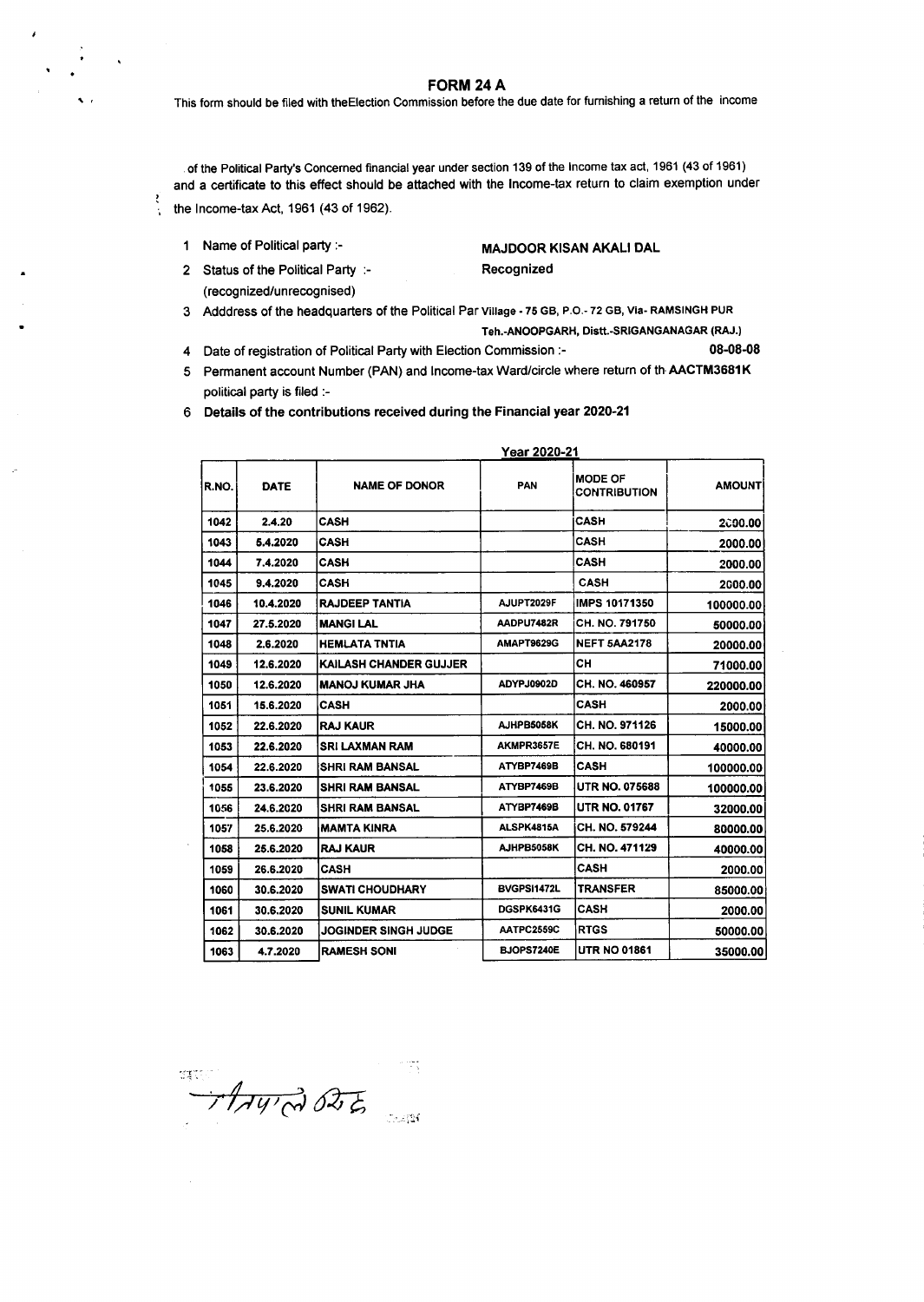| 1064 | 8.7.2020  | <b>BHANWAR LAL</b>        | AHXPP7440D         | <b>UTR NO 985005</b>  | 30000.00  |
|------|-----------|---------------------------|--------------------|-----------------------|-----------|
| 1065 | 8.7.2020  | LALIT KUMAR YADAV         | ABXPY68320         | <b>NEFT 1901181</b>   | 150000.00 |
| 1066 | 10.7.2020 | <b>USHA KUMARI</b>        | AAZPR1640L         | CH. NO 517745         | 35000.00  |
| 1067 | 13.7.2020 | <b>MUKESH YADAV</b>       | AANPY3562A         | CH. NO 410322         | 90000.00  |
| 1068 | 14.7.2020 | <b>SUNIL KUMAR</b>        | DGSPK6431G         | <b>UPI TFR 019413</b> | 20100.00  |
| 1069 | 15.7.2020 | PRIYA DARSHANI            | BFUPD6907F         | <b>UPI TFR 019616</b> | 25000.00  |
| 1070 | 16.7.2020 | <b>MANJU DEVI</b>         | <b>ASTPD04855D</b> | CH. NO 444014         | 50000.00  |
| 1071 | 16.7.2020 | <b>SHREE LAL</b>          | AGPPL9491H         | CH. NO 453745         | 60000.00  |
| 1072 | 16.7.2020 | CHUNNILAL                 | AANPL4263B         | <b>NEFT BY SBI</b>    | 80000.00  |
| 1073 | 18.7.2020 | <b>NEERU GOYAL</b>        | ABEPG0175H         | <b>CH.NO 813092</b>   | 175000.00 |
| 1074 | 18.7.2020 | <b>RIYA GARG</b>          | BVRPG5266R         | CH. NO 886773         | 21000.00  |
| 1075 | 18.7.2020 | <b>MANOJ KUMAR GUPTA</b>  | AFOPG0345P         | <b>NEFT 203233</b>    | 50000.00  |
| 1076 | 27.7.2020 | PRADEEP KUMAR SHARMA      | <b>BAWPS5084G</b>  | TRF SBI BANK          | 61000.00  |
| 1077 | 27.7.2020 | <b>MAHESH BULDAK</b>      | AWHPB4992R         | UTR NO. 32020         | 60000.00  |
| 1078 | 28.7.2020 | <b>SHANKAR DASS MEHTA</b> | <b>BNKPM1518D</b>  | UPI 02071504          | 40000.00  |
| 1079 | 28.7.2020 | <b>SAROJ INDALIA</b>      | ABWPI2361M         | <b>RTGS 7450914</b>   | 110000.00 |
| 1080 | 29.7.2020 | KHAMMA RAM                | BOAPR6574P         | <b>UA0292058993</b>   | 50000.00  |
| 1081 | 29.7.2020 | <b>KAMLESH KUMAR</b>      | <b>AILPK1497Q</b>  | CH. NO 898522         | 60000.00  |
| 1082 | 29.7.2020 | <b>DALVIR RAM</b>         | AYOPR1239A         | UPI 021111639         | 35000.00  |
| 1083 | 29.7.2020 | <b>SUNEESH BANSAL</b>     | BYAPK4170Q         | <b>RTGS</b>           | 101000.00 |
| 1084 | 30.7.2020 | <b>MEJAR SINGH</b>        | EGGPS2423M         | <b>UTR NO. 520211</b> | 125000.00 |
| 1085 | 30.7.2020 | CASH                      |                    | CASH                  | 2000.00   |
| 1086 | 30.7.2020 | DHARMPAL                  | ATTPD3814H         | <b>UTR NO. 02122</b>  | 150000.00 |
| 1087 | 31.7.2020 | DHARAM PAL                | BVZPS1804F         | <b>UTR NO 021313</b>  | 100000.00 |
| 1088 | 31.7.2020 | RAMPRATAP SAHRAN          | AHUPS0306A         | UTR NO. 02131         | 51000.00  |
| 1089 | 31.7.2020 | RAMPRATAP SAHRAN          | AHUPS6306A         | UTR NO. 21319         | 2100.00   |
| 1090 | 31.7.2020 | SIMARANJIT SINGH SANGHA   | BVZPS1804F         | <b>UTR NO. 31071</b>  | 100000.00 |
| 1091 | 31.7.2020 | VIJAY SINGH               | <b>FUEPS1276R</b>  | <b>NEFT 210200</b>    | 100000.00 |
| 1092 | 31.7.2020 | CHANDER PARKASH           | AGFPP6961Q         | CH NO. 796626         | 100000.00 |
| 1093 | 31.7.2020 | AARTI BANSAL              | <b>BQSPA5414M</b>  | CН                    | 25000.00  |
| 1094 | 31.7.2020 | SHIV PRATAP SINGH         | AYKPS0920M         | CH NO. 110283         | 60000.00  |
| 1095 | 31.7.2020 | RAJ KUMAR                 |                    | UPI 0204              | 90000.00  |
| 1096 | 31.7.2020 | JITENDER KUMAR            |                    | CH.                   | 100000.00 |
| 1097 | 31.7.2020 | ROBIN AGGARWAL            | BKFPA7659M         | CH NO. 459770         | 15000.00  |
| 1098 | 31.7.2020 | SOHAN LAL                 | ABXPL9419Q         | CH NO. 492656         | 36000.00  |
| 1099 | 5.8.2020  | NITIN SHARMA              | FDHPS3981K         | CH. NO 282            | 50000.00  |
| 1100 | 1.10.2020 | <b>RAMESWAR LAL</b>       | AEMPL4014Q         | CH NO. 029500         | 20000.00  |

 $\frac{1}{\sqrt{1-\frac{1}{2}}\sqrt{1-\frac{1}{2}}\sqrt{1-\frac{1}{2}}\sqrt{1-\frac{1}{2}}\sqrt{1-\frac{1}{2}}\sqrt{1-\frac{1}{2}}\sqrt{1-\frac{1}{2}}\sqrt{1-\frac{1}{2}}\sqrt{1-\frac{1}{2}}\sqrt{1-\frac{1}{2}}\sqrt{1-\frac{1}{2}}\sqrt{1-\frac{1}{2}}\sqrt{1-\frac{1}{2}}\sqrt{1-\frac{1}{2}}\sqrt{1-\frac{1}{2}}\sqrt{1-\frac{1}{2}}\sqrt{1-\frac{1}{2}}\sqrt{1-\frac{1}{2}}\sqrt{1-\frac{1}{2}}\sqrt{1-\frac$ 

 $\mathcal{A}^{\mathcal{A}}$ 

 $\hat{\mathcal{A}}$ 

 $\hat{\mathcal{A}}$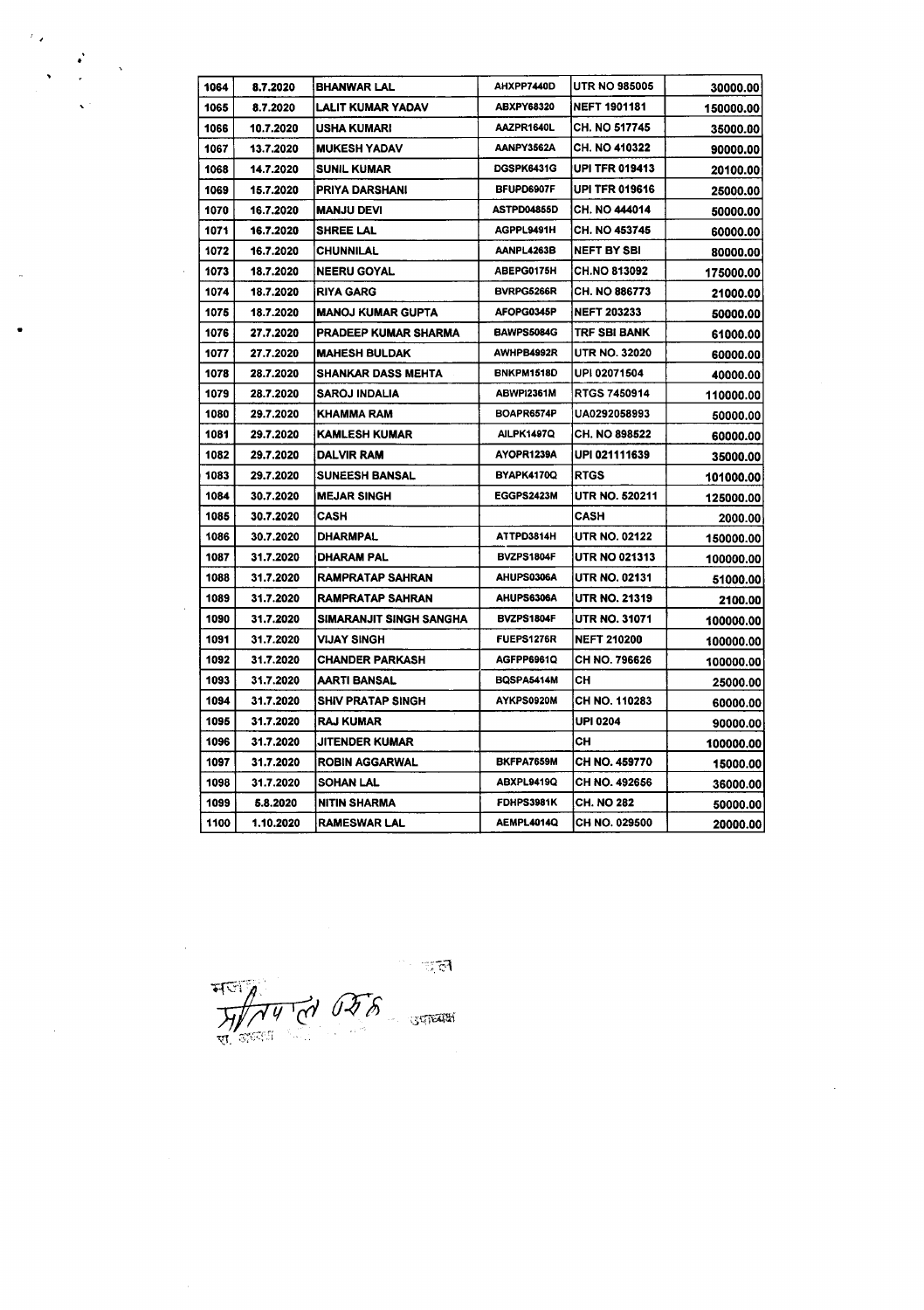| 1101 | 1.10.2020  | <b>ARPIT GARG</b>            | AOTPG7917H        | <b>UTR NO. 02750</b>  | 150000.00 |
|------|------------|------------------------------|-------------------|-----------------------|-----------|
| 1102 | 1.10.2020  | PINKY MANN                   | AZBPM2954R        | <b>UTR NO. 027512</b> | 100000.00 |
| 1103 | 3.10.2020  | <b>MAYANK KHEMKA</b>         | DTVPK6385R        | <b>UTR NO. 20141</b>  | 100000.00 |
| 1104 | 4.10.2020  | <b>PUNEET AGGARWAL</b>       | AWQPA2220E        | <b>UTR NO. 027811</b> | 100000.00 |
| 1105 | 5.10.2020  | <b>MAYANK KHEMKA</b>         | DTVPK6385R        | UTR NO.               | 100000.00 |
| 1106 | 9.10.2020  | <b>VARUN AGGARWAL</b>        | AMOPA1386P        | UTR NO. 028322        | 100000.00 |
| 1107 | 13.10.2020 | <b>SURESH KHEMKA</b>         | ABZPK2372B        | <b>UTR NO. 562564</b> | 100000.00 |
| 1108 | 14.10.2020 | <b>MAHAVEER PRASAD</b>       | ABZPP6939P        | CH NO. 357901         | 50000.00  |
| 1109 | 31.10.2020 | <b>PUNEET AGGARWAL</b>       | AWQPA2220E        | UTR NO. 03051         | 80000.00  |
| 1110 | 5.11.2020  | <b>GURDEV SINGH</b>          | BGMPS3985F        | CH NO. 116275         | 35000.00  |
| 1111 | 6.11.2020  | NAND KUMAR                   | ALYPJ7559A        | <b>UTR NO. 21157</b>  | 100000.00 |
| 1112 | 6.11.2020  | <b>NEERU GOYAL</b>           | ABEPG0175H        | <b>CH NO. 320060</b>  | 200000.00 |
| 1113 | 2.12.2020  | <b>NITIN</b>                 |                   | 75072                 | 100000.00 |
| 1114 | 6.11.2020  | CASH                         |                   | CASH                  | 2000.00   |
| 1115 | 2.12.2020  | SHRI RAM BANSAL              | ATYPB7469B        | <b>UTR NO. 03372</b>  | 100000.00 |
| 1116 | 3.12.2020  | <b>SHRI RAM BANSAI</b>       | ATYPB7469B        | UTR NO. 033720        | 200000.00 |
| 1117 | 5.12.2020  | CASH                         |                   | CASH                  | 2000.00   |
| 1118 | 6.12.2020  | CASH                         |                   | CASH                  | 2000.00   |
| 1119 | 6.12.2020  | CASH                         |                   | CASH                  | 2000.00   |
| 1120 | 7.12.2020  | ASHISH MAHIPAL               | AKEPM8929J        | TFR.                  | 100000.00 |
| 1121 | 11.12.2020 | PRACHI KHANDELWAL            | BULPK0417K        | UTR NO. 034615        | 100000.00 |
| 1122 | 11.12.2020 | <b>GAUTAM JAIN</b>           | AIDPJ1035D        | UTR NO. 21428         | 100000.00 |
| 1123 | 12.12.2020 | CASH                         |                   | CASH                  | 2000.00   |
| 1124 | 17.12.2020 | PINKY MAAN                   | AZBPM2954R        | <b>UTR NO. 027512</b> | 100000.00 |
| 1125 | 18.12.2020 | BHAWANA                      | BHSPB6893G        | TRF M160941           | 240000.00 |
| 1126 | 5.1.2021   | <b>PRAMVEER SINGH</b>        | <b>ASCPS8484N</b> | <b>CH NO. 003393</b>  | 51000.00  |
| 1127 | 5.1.2021   | <b>DEVENDER KUMAR</b>        | BBBPK4852R        | UTR NO. 001342        | 200000.00 |
| 1128 | 5.1.2021   | <b>DEVENDER KUMAR</b>        | BBBPK4852R        | <b>RTGS 100512</b>    | 100000.00 |
| 1129 | 7.1.2021   | KAMLESH PANNU                | AREPP2079H        | <b>RTGS 277197</b>    | 120000.00 |
| 1130 | 9.1.2021   | <b>DHARAM PAL</b>            |                   | UTR NO 10081          | 175000.00 |
| 1131 | 9.1.2021   | <b>SHRI RAM BANSAL</b>       | ATYPB7469B        | UTR NO. 008211        | 15000.00  |
| 1132 | 11.1.2021  | <b>ROHIT CHOPRA</b>          | <b>AUTPC5799F</b> | UTR NO. 10111         | 100000.00 |
| 1133 | 11.1.2021  | <b>RAJESH KUMAR SEVTA</b>    | ACQPS0996R        | <b>NEFT</b>           | 80000.00  |
| 1134 | 11.1.2021  | <b>MAHAVEER PRASAD</b>       | ABZPP6939P        | UTR NO 35790          | 40000.00  |
| 1135 | 11.1.2021  | <b>MAHENDER KUMAR KUKKAR</b> | AGNPK3418P        | <b>UTR NO 100843</b>  | 50000.00  |
| 1136 | 13.1.2021  | ASHISH MAHIPAL               | <b>AKEPM8929J</b> | NEFT                  | 84101.00  |
| 1137 | 13.1.2021  | KAUTS SHUKLA                 | <b>BQOPS4628D</b> | <b>RTGS520210</b>     | 500000.00 |
| 1138 | 14.1.2021  | AJAY KUMAR                   | CHOPK9738A        | RTGS 21014            | 300000.00 |
| 1139 | 16.1.2021  | <b>RAJIV KUMAR SWAMI</b>     | BPCPS0179E        | NEFT                  | 150000.00 |
| 1140 | 16.1.2021  | <b>BANSI LAL</b>             | AEQPT2071N        | CH NO 582722          | 75000.00  |
| 1141 | 16.1.2021  | <b>RAJESH KUMAR GARG</b>     | AAZPG6059N        | CH NO 198159          | 101000.00 |
| 1142 | 18.1.2021  | <b>RAMESHWAR LAL</b>         | PFMPL4014Q        | CH. NO. 913649        | 20000.00  |
| 1143 | 18.1.2021  | <b>DILBAG SINGH SANGWAN</b>  | <b>AQWPS9701L</b> | CH.NO.661402          | 100000.00 |
| 1144 | 20.1.2021  | <b>PRAGATI</b>               | DLYPP7477N        | CYH NO 223225         | 50000.00  |
| 1145 | 21.1.2021  | JASPAL KOUR                  | CDIPK9169H        | CH NO. 964432         | 20000.00  |
| 1146 | 22.1.2021  | <b>MAMTA KINRA</b>           | ALSPK4815A        | CH NO 579246          | 45000.00  |
| 1147 | 27.1.2021  | PRADEEP KUMAR SHARMA         | <b>BAWPS5087G</b> | <b>UTR NO 521027</b>  | 80000.00  |

 $\frac{1}{2}$ 

 $\zeta/\lambda$ 

 $\ddot{\phantom{0}}$ 

 $\bar{\beta}$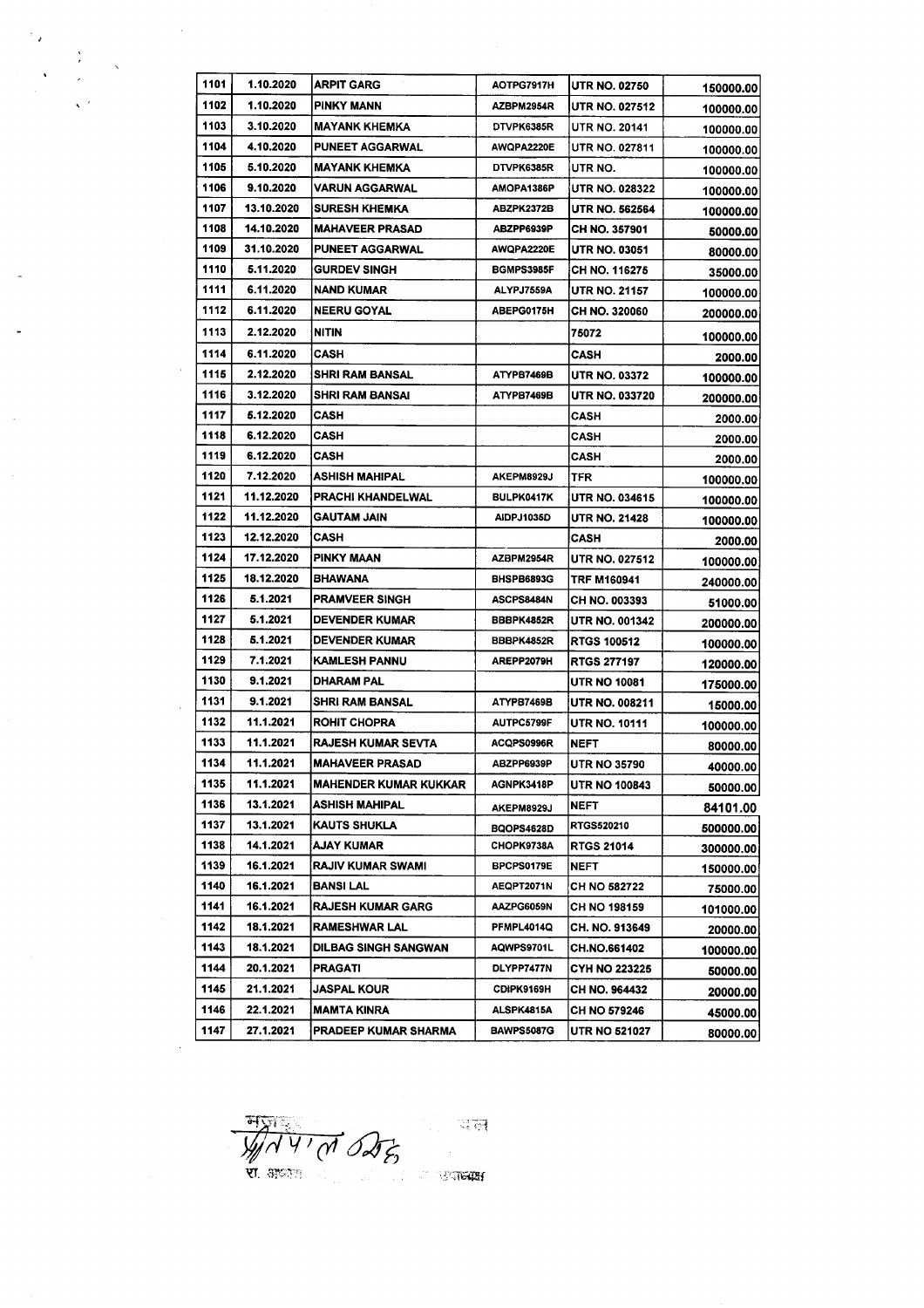| 1148 | 27.1.2021 | <b>MAHESH BULDAK</b>            | AWHPB4992R        | <b>UTR NO 521027</b>           | 30000.00  |
|------|-----------|---------------------------------|-------------------|--------------------------------|-----------|
| 1149 | 27.1.2021 | NAVAL KISHORE GUPTA             | ACXPG1716G        | CH NO. 000040                  | 150000.00 |
| 1150 | 27.1.2021 | <b>NIRMALA DEVU</b>             | ACXPG1717H        | <b>CH NO 784096</b>            | 130000.00 |
| 1151 | 27.1.2021 | <b>GURDYAL SINGH</b>            | AAFPH9529L        | CН                             | 50000.00  |
| 1152 | 28.1.2020 | <b>BAGICHA SINGH</b>            | EXFPS4931A        | CH NO 0694772                  | 40000.00  |
| 1153 | 29.1.2021 | RATTAN LAL SINGHAL              | AQPS1199A         | NEFT                           | 100000.00 |
| 1154 | 29.1.2021 | JITIN GARG                      | BRPPG3246M        | <b>IMPS 07.01.2021</b>         | 101000.00 |
| 1155 | 29.1.2021 | ASHISH CHMARIA                  | AIHPC5130E        | CH NO. 635800                  | 100000.00 |
| 1156 | 2.2.2021  | <b>PUNEET BANG</b>              | AZUPB2056N        | <b>UTR NO 10331</b>            | 50000.00  |
| 1157 | 2.2.2021  | AABHASH CHAWLA                  | <b>BRCPC8398O</b> | <b>UTR NO 10331</b>            | 150000.00 |
| 1158 | 2.2.2021  | <b>BHUPESH SHARMA</b>           | BCBPS7189A        | <b>UTR NO 52021</b>            | 200000.00 |
| 1159 | 2.2.2021  | <b>BHUPESH SHARMA</b>           | BCBPS7189A        | <b>UTR NO 10115</b>            | 50000.00  |
| 1160 | 2.2.2021  | <b>GURU TEG BAHADUR FILLING</b> | AYCPB1272B        | CH NO 437718                   | 75000.00  |
| 1161 | 3.2.2021  | <b>RAM NIWAS VERMA</b>          | <b>AHHPN5006D</b> | <b>NEFT</b>                    | 500000.00 |
| 1162 | 3.2.2021  | VIPIN PAL                       | AYLPP8552F        | UTR NO 027211                  | 300000.00 |
| 1163 | 3.2.2021  | <b>DINESH VAZIRANI</b>          | AHSPV8692C        | <b>UTR NO 102011</b>           | 200000.00 |
| 1164 | 3.2.2021  | VIKAS DHIMAN                    | AKVPD1375L        | <b>UTR NO 10211</b>            | 200000.00 |
| 1165 | 3.2.2021  | <b>SASHIKALA JAIN</b>           | ACPPJ4624A        | CH NO 115756                   | 125000.00 |
| 1166 | 2.2.2021  | ARUN KUMAR AGGARWAL             | BLAPA4469H        | <b>UTR NO 00290</b>            | 60000.00  |
| 1167 | 3.2.2021  | ABHISHEK GUOTA                  | BLWPG0667F        | UTR NO 10282                   | 125000.00 |
| 1168 | 3.2.2021  | <b>MUKESH YADAV</b>             | AANPY3562A        | <b>SBI BANK 410332</b>         | 50000.00  |
| 1169 | 3.2.2021  | <b>SUNISH BANSAL</b>            | BYAPK4170Q        | CH. NO. 735795                 | 101000.00 |
| 1170 | 3.2.2021  | KAWALPREET KAUR                 | AEAPH9028K        | <b>NEFT</b>                    | 200000.00 |
| 1171 | 3.2.2021  | <b>SUMIT AGGARWAL</b>           | AFQPA5839L        | <b>CH NO 000035</b>            | 101000.00 |
| 1172 | 3.2.2021  | PRIYANKA D/O<br>JALDEEPSINGH    | BRKPP7689E        | <b>UTRPSIBN21032</b><br>205167 | 120000.00 |
| 1173 | 3.2.2021  | <b>RAJESH KUMAR SVETA</b>       | BPEPK0676L        | <b>NEFT</b>                    | 100000.00 |
| 1174 | 3.2.2021  | <b>MOHIT KUMAR</b>              | BPEPK0676L        | 103414497881                   | 100000.00 |
| 1175 | 4.2.2021  | <b>NARESH LAL GARHIA</b>        | ABOPG4441J        | <b>NEFT</b>                    | 125000.00 |
| 1176 | 4.2.2021  | <b>CHARANJIT GIRDHAR</b>        | AIJPG8538K        | UTR NO 10351                   | 100000.00 |
| 1177 | 4.2.2021  | <b>MANISH GUPTA</b>             | AHUPG1183H        | NEFT                           | 50000.00  |
| 1178 | 4.2.2021  | VINESH ARORA                    | ABTPV1082F        | CH. NO. 995144                 | 25000.00  |
| 1179 | 4.2.2021  | GANAPTI RAM SHYAM LAL           | AADPW3116E        | CH. NO. 509023                 | 25000.00  |
| 1180 | 4.2.2021  | <b>RAJESH KUMAR MEENA</b>       | CBHPM5647R        | UTRPSIBN21035<br>26751         | 120000.00 |
| 1181 | 5.2.2021  | <b>DILBAG SINGH</b>             | AGBPS0662F        | <b>IMPS</b><br>00150888387     | 115000.00 |
| 1182 | 5.2.2021  | VARUN AGGARWAL                  | AMUPA1386P        | <b>NEFT</b>                    | 197500.00 |
| 1183 | 8.22021   | <b>BALJINDER KOUR</b>           | AILPK6178N        | <b>CH NO 204670</b>            | 100000.00 |
| 1184 | 9.2.2021  | GAGAN GARG                      | <b>BNSPG7143Q</b> | <b>RTGS 00407</b>              | 300000.00 |
| 1185 | 9.2.2021  | MANOJ SONI                      | <b>BCNPS1678G</b> | CH NO 438999                   | 200000.00 |
| 1186 | 9.2.2021  | <b>ROHTASH KUMAR</b>            | ACGPP1275L        | CH NO 898279                   | 100000.00 |
| 1187 | 13.2.2021 | MANISH GARG                     | AIDPG0229J        | UTR NO 21044                   | 150000.00 |
| 1188 | 9.2.2021  | RAM PHAL                        | AFBPG7035B        | CH NO 282479                   | 20000.00  |
| 1189 | 9.2.2021  | <b>ROSHAN SINGH</b>             | ELKPS2427A        | <b>CH NO 642465</b>            | 20000.00  |
| 1190 | 9.2.2021  | <b>MOHIT SINGAL</b>             | FKCPS8466K        | <b>RTGS 048211</b>             | 400000.00 |
| 1191 | 10.2.2021 | <b>SARDARA SINGH</b>            | ABGPS6961H        | UTR NO 859062                  | 100000.00 |
| 1192 | 10.2.2021 | PANKAJ KUMAR GARG               | BAIPG7670K        | UTR NO 210416                  | 50000.00  |

MANICO DO EL 1 35575355

 $\ddot{\phantom{1}}$ 

ाल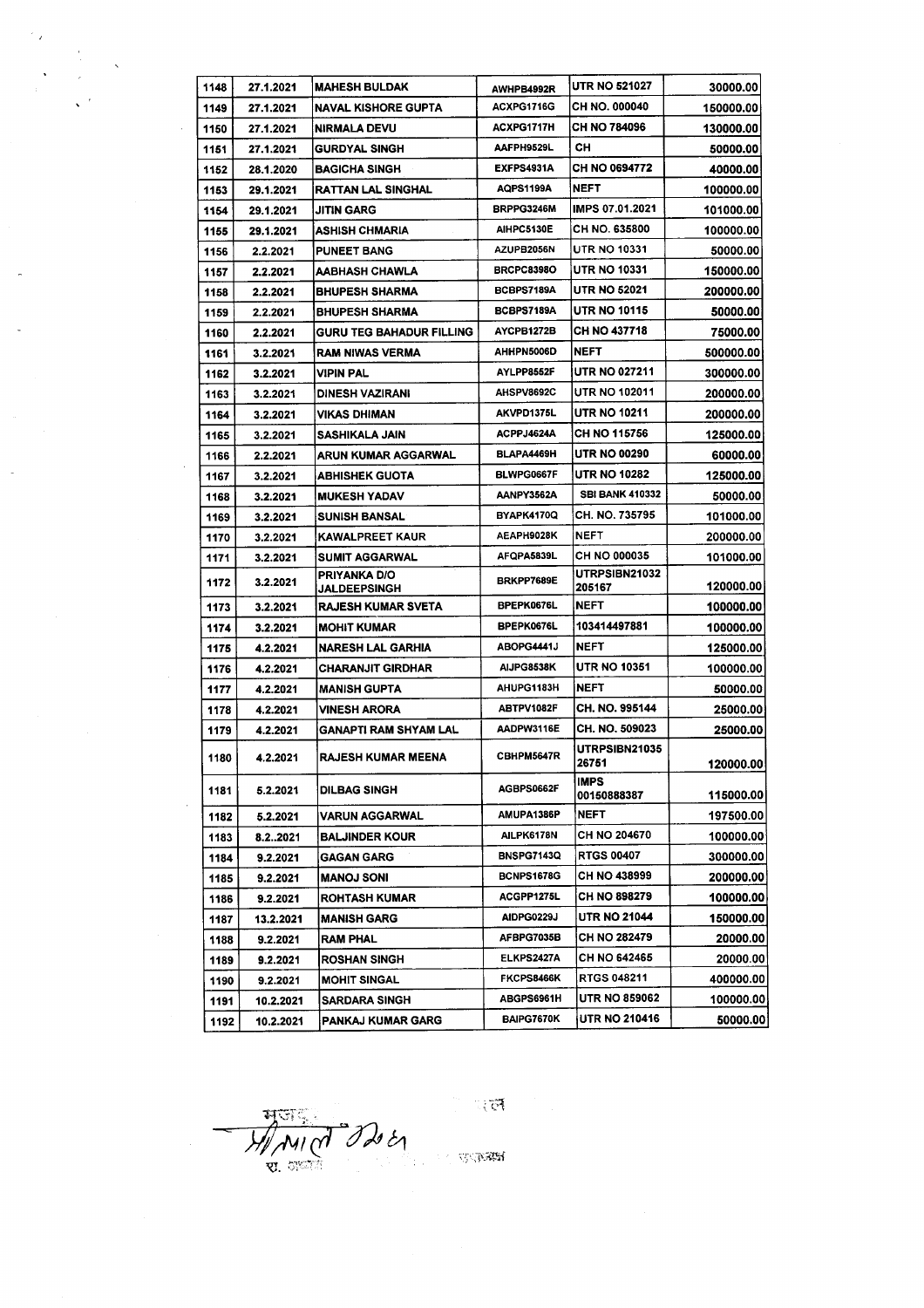| 1193 | 10.2.2021 | <b>POOJA BISHNOI</b>                    | BYRPB8137R        | <b>UTR NO 210416</b> | 13000.00  |
|------|-----------|-----------------------------------------|-------------------|----------------------|-----------|
| 1194 | 10.2.2021 | SIDDHI SARAF                            | OTGPS4564B        | <b>RTGS</b>          | 500000.00 |
| 1195 | 11.2.2021 | GOURAV FILLING STATION                  | ADHPK8817F        | <b>CH NO 089776</b>  | 101000.00 |
| 1196 | 11.2.2021 | <b>HAMENDER SINGH</b>                   | FPEPS2389N        | CH NO 753648         | 100000.00 |
| 1197 | 11.2.2021 | <b>MANOJ GUPTA</b>                      | AFOPG0345P        | CHEQUE               | 50000.00  |
| 1198 | 12.2.2021 | TASWIN PHARMA PRIVATE<br><b>LIMITED</b> | AAGCT1153L        | <b>NEFT</b>          | 125000.00 |
| 1199 | 12.2.2021 | <b>MANOJ GUPTA</b>                      | AFOPG0345P        | CHEQUE               | 51000.00  |
| 1200 | 12.2.2021 | <b>NARSI LAL</b>                        | <b>ADCPL7097H</b> | <b>UTR NO 10434</b>  | 60000.00  |
| 1201 | 13.2.2021 | <b>MANISH KUMAR</b>                     | BDTPK4998L        | <b>IMPS 10441941</b> | 20000.00  |
| 1202 | 15.2.2021 | GANPAI LAL                              | AADPW3116E        | CH NO 509020         | 25000.00  |
| 1203 | 15.2.2021 | <b>VINESH ARORA</b>                     | ABTPV1082F        | CH NO 995142         | 25000.00  |
| 1204 | 16.2.2021 | <b>PARAMVEER SINGH</b>                  | ASCPS8484N        | CH. NO. 003096       | 50000.00  |
| 1205 | 16.2.2021 | <b>VIVEK GUPTA</b>                      | AQMPG5716H        | CH NO 015397         | 50000.00  |
| 1206 | 16.2.2021 | <b>MUKESH YADAV</b>                     | AANPY3562A        | CH. NO. 410333       | 50000.00  |
| 1207 | 16.2.2021 | <b>ANSHUL TOMAR</b>                     | AKWPT8807A        | <b>RTGS 071BR</b>    | 300000.00 |
| 1208 | 16.2.2021 | PREMENDRA KUMAR SARAF                   | <b>AHUPS6238H</b> | <b>RTGS 5202100</b>  | 250000.00 |
| 1209 | 16.2.2021 | CASH                                    |                   | CASH                 | 2000.00   |
| 1210 | 16.2.2021 | <b>RUCHIKA ASHOPA</b>                   | AZSPA0338E        | <b>UTRPSIBN21049</b> | 120000.00 |
| 1211 | 18.2.2021 | PREMENDRA KUMAR SARAF                   | <b>AHUPS6238H</b> | RTGS 22021021        | 240000.00 |
| 1212 | 19.2.2021 | <b>SATYAVEER SINGH</b>                  | BAUPS5264B        | CH.NO. 000013        | 10000.00  |
| 1213 | 19.2.2021 | <b>MAHAVEER POONIA</b>                  | ABZPP6939P        | CH. NO. 357897       | 40000.00  |
| 1214 | 19.2.2021 | <b>RAMESH CHANDER SONI</b>              | <b>BJOPS7240E</b> | CH.NO. 787831        | 10000.00  |
| 1215 | 19.2.2021 | CASH                                    |                   | CASH                 | 2000.00   |
| 1216 | 19.2.2021 | CASH                                    |                   | CASH                 | 2000.00   |
| 1217 | 20.2.2021 | <b>MANOJ GARG</b>                       | AHJPG1106F        | CH.NO. 162947        | 50000.00  |
| 1218 | 20.2.2021 | DUSHAN GARG                             | AMOPG4648J        | UTR 105112           | 200000.00 |
| 1219 | 20.2.2021 | CASH                                    |                   | CASH                 | 2000.00   |
| 1220 | 20.2.2021 | CASH                                    |                   | CASH                 | 2000.00   |
| 1221 | 20.2.2021 | <b>ANKUR AGGARWAL</b>                   | ARCPA4909P        | <b>UTR 105113</b>    | 150000.00 |
| 1222 | 20.2.2021 | CASH                                    |                   | CASH                 | 2000.00   |
| 1223 | 22.2.2021 | DEEPAK GUPTA                            | AZRPK2397N        | <b>UTR 321053</b>    | 21000.00  |
| 1224 | 22.2.2021 | <b>DEEPAK GUPTA</b>                     | AZRPK2397N        | UTR321051            | 51000.00  |
| 1225 | 23.2.2021 | <b>AMANDEEP KAUR</b>                    | BUGPK1997R        | <b>NEFT</b>          | 85000.00  |
| 1226 | 23.2.2021 | <b>AMANDEEP KAUR</b>                    | BUGPK1997R        | <b>NEFT</b>          | 65000.00  |
| 1227 | 23.2.2021 | MANJU DEVI                              | ASTPD4855D        | CH.NO. 444015        | 50000.00  |
| 1228 | 23.2.2021 | USHA KUMARI                             | AQMPK4974F        | <b>HC.NO.428800</b>  | 63000.00  |
| 1229 | 25.2.2021 | <b>ANUJ JAIN</b>                        | AOFPJ4813D        | CH. NO. 000052       | 200000.00 |
| 1230 | 25.2.2021 | AKANKSHA GUPTA                          | BIWPG0335F        | UTR 10BAN21          | 150000.00 |
| 1231 | 26.2.2021 | <b>MANOJ KUMAR GARG</b>                 | AHJPG1106F        | CH. NO. 162948       | 50000.00  |
| 1232 | 2.3.2021  | SANJAY KUMAR SHARMA                     | AEQPS8342K        | <b>RTGS</b>          | 150000.00 |
| 1233 | 2.3.2021  | ANIL GUPTA                              | AFFPG0598D        | CH. NO. 004404       | 100000.00 |
| 1234 | 2.3.2021  | CASH                                    |                   | CASH                 | 2000.00   |
| 1235 | 2.3.2021  | CASH                                    |                   | CASH                 | 2000.00   |
| 1236 | 2.3.2021  | BHANWAR LAL                             | AHXPP7440D        | UPI TFR              | 70000.00  |
| 1237 | 2.3.2021  | CASH                                    |                   | CASH                 | 2000.00   |
| 1238 | 2.3.2021  | VIVEK GUPTA                             | AQMPG5716H        | CH.NO. 015398        | 50000.00  |
|      |           | CASH                                    |                   | CASH                 | 2000.00   |
| 1239 | 2.3.2021  |                                         | ABDPR9148Q        | CH.NO. 703210        |           |
| 1240 | 2.3.2021  | <b>MADAN SINGH RATHORE</b>              | ABDPR9148Q        | <b>CH.NO. 703209</b> | 50000.00  |
| 1241 | 2.3.2021  | <b>MADAN SINGH RATHORE</b><br>CASH      |                   | CASH                 | 50000.00  |
| 1242 | 2.3.2021  |                                         | APLPSS172B        | CH. NO. 335214       | 2000.00   |
| 1243 | 3.3.2021  | <b>RANJODH SINNGH</b>                   |                   |                      | 75000.00  |

 $\frac{1}{\sqrt{1-x^2}}$ 

 $\mathcal{F}_{\mathbf{z}}$ 

 $\overline{\phantom{a}}$ 

 $\overline{\phantom{a}}$ 

 $\overline{\mathbb{G}_F}$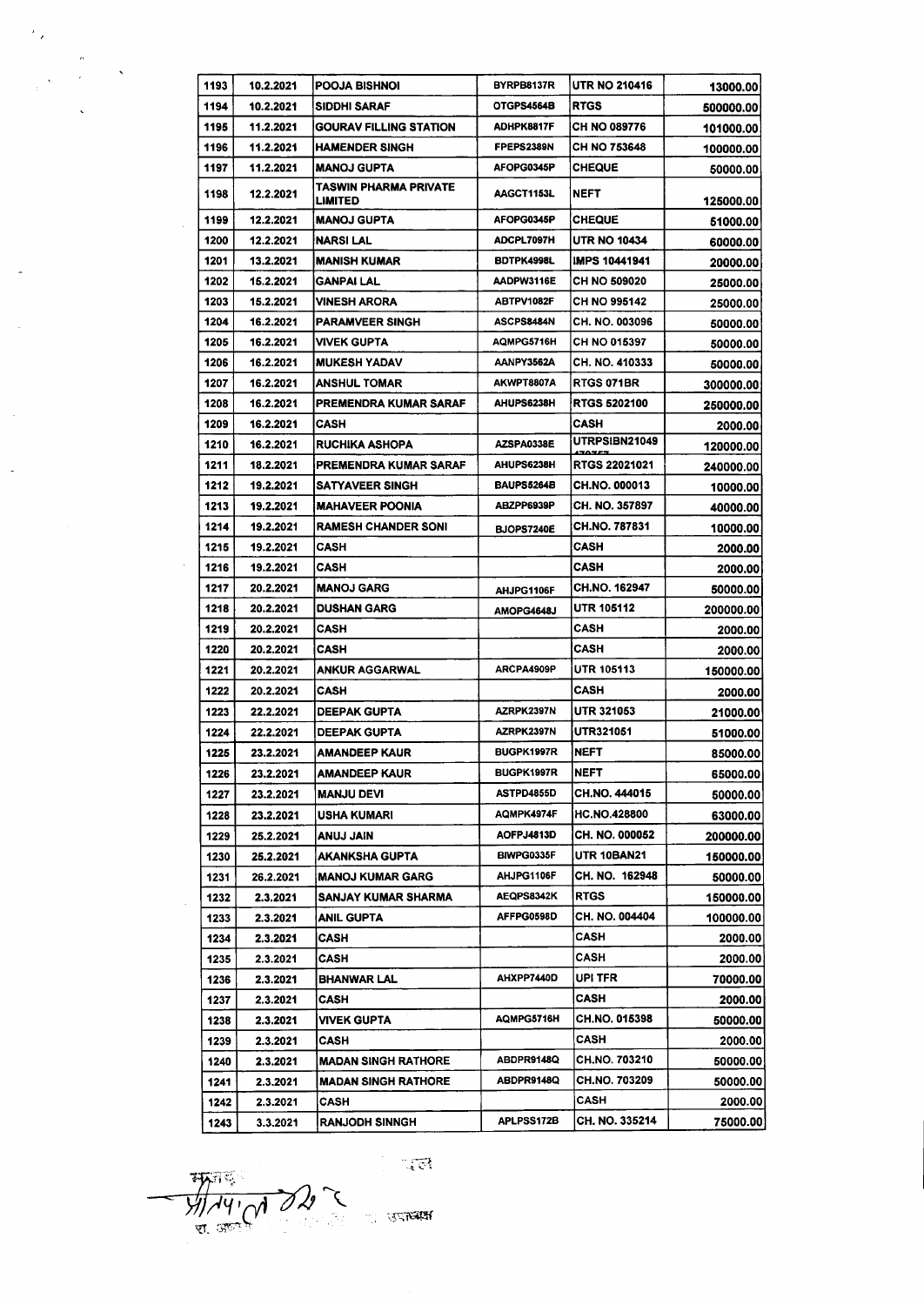| 1244 | 3.3.2021  | CASH                                     |                   | CASH                               | 2000.00   |
|------|-----------|------------------------------------------|-------------------|------------------------------------|-----------|
| 1245 | 3.3.2021  | SAROJ INDALIA                            |                   | CH. NO. 349476                     | 150000.00 |
| 1246 | 3.3.2021  | JITIN GARG                               | BRPPG3246M        | <b>IMPS</b><br><u>106311813960</u> | 50000.00  |
| 1247 | 4.3.2021  | <b>GURDEV SINGH</b>                      | BGMPS3985F        | CH. NO. 333360                     | 35000.00  |
| 1248 | 9.3.2021  | USHA KUMARI                              | AQMPK4974F        | CH. NO. 428801                     | 40000.00  |
| 1249 | 9.3.2021  | CASH                                     |                   | CASH                               | 2000.00   |
| 1250 | 9.3.2021  | GURU TEG BHADUR FELLING<br><b>SATION</b> | AYCPB1272B        | CH. NO. 437777                     | 25000.00  |
| 1251 | 9.3.2021  | MAMTA KINRA                              | ALSPK4815A        | CH. NO. 579248                     | 45000.00  |
| 1252 | 9.3.2021  | <b>NIKHIL BANSAL</b>                     | BBQPB0775B        | NEFT                               | 200000.00 |
| 1253 | 9.3.2021  | <b>SANDEEP GUPTA</b>                     | AAHPG2226R        | <b>SBINR 12021030</b>              | 300000.00 |
| 1254 | 9.3.2021  | CASH                                     |                   | CASH                               | 2000.00   |
| 1255 | 9.3.2021  | DIPENDER SHARMA                          | <b>AHNPS7021D</b> | CH. NO. 329804                     | 200000.00 |
| 1256 | 9.3.2021  | RAJ KUMARI SHARMA                        | BBBPS2076P        | CH. NO. 723332                     | 90000.00  |
| 1257 | 10.3.2021 | <b>BHANWAR LAL</b>                       | AHXPP7440D        | <b>TFR ONLINE</b>                  | 50000.00  |
| 1258 | 10.3.2021 | <b>VIPUL GUPTA</b>                       | AJZPV3909R        | <b>TFR ONLINE</b>                  | 111000.00 |
| 1259 | 10.3.2021 | PANKAJ GUPTA                             | BAIPG7670K        | <b>NEFT</b>                        | 30000.00  |
| 1260 | 10.3.2021 | RAMPHAL                                  | AFBPG7035B        | CH. NO. 282480                     | 60000.00  |
| 1261 | 11.3.2021 | VIKRAM SONI                              | BOCPS8386A        | 99152911                           | 50000.00  |
| 1262 | 11.3.2021 | <b>DHRUV AGGARWAL</b>                    | AMPPA8711R        | <b>NEFT</b>                        | 100000.00 |
| 1263 | 11.3.2021 | JAGDISH RAI NAHALA                       | AEOPN4760Q        | CH. NO. 448960                     | 50000.00  |
| 1264 | 11.3.2021 | <b>JYOTI CHUNG</b>                       | AVZPC6093M        | <b>IMPS 9170100</b>                | 150000.00 |
| 1265 | 12.3.2021 | PRIYANKA                                 | BHZPP4117L        | NEFT                               | 221000.00 |
| 1266 | 16.3.2021 | JYOTISNA MAHARSHI                        | ARXPJ4725B        | <b>CENTRAL CO OP</b>               | 100000.00 |
| 1267 | 16.3.2021 | <b>SANTOSH GUPTA</b>                     | <b>EJJPS3655B</b> | CH. NO. 773113                     | 25000.00  |
| 1268 | 17.3.2021 | <b>ANITA SHARMA</b>                      | BBAPS1185E        | <b>SBI 32107570</b>                | 75000.00  |
| 1269 | 17.3.2021 | <b>YOGESH GARG</b>                       | <b>ASRPG9835E</b> | IMPS 10701444                      | 200000.00 |
| 1270 | 17.3.2021 | <b>DALEEP</b>                            |                   | <b>CHEQUE</b>                      | 15000.00  |
| 1271 | 17.3.2021 | <b>MOHIT KUMAR AGGARWAL</b>              | BPEPK0676L        | <b>NEFT</b>                        | 100000.00 |
| 1272 | 17.3.2021 | <b>PRANAV ARORA</b>                      | DCOPA7676F        | CH. NO. 000606                     | 75000.00  |
| 1273 | 17.3.2021 | <b>NIRMAL ARORA</b>                      | ABRPA9794R        | CH. NO. 204212                     | 80000.00  |
| 1274 | 17.3.2021 | RAJNI GARG                               | AWEPA6851C        | CH. NO. 026145                     | 50000.00  |
| 1275 | 17.3.2021 | <b>SURVESH KUMARI</b>                    | AFBPK5839H        | CH. NO. 930241                     | 150000.00 |
| 1276 | 17.3.2021 | <b>SURINDER KUMAR</b>                    | ADRPK5446L        | CH. NO. 928468                     | 140000.00 |
| 1277 | 17.3.2021 | <b>SUNDER LAL</b>                        | AASPJ5804F        | CH. NO. 848286                     | 200000.00 |
| 1278 | 17.3.2021 | PANKAJ GUPTA                             | AKTPG4664K        |                                    | 105000.00 |
| 1279 | 17.3.2021 | <b>RAVINDER GROVER</b>                   | ARVPG8479R        | TRF FROM PNB<br>BANK               | 150000.00 |
| 1280 | 17.3.2021 | <b>PUNEET GARG</b>                       | AKQPG5646N        | <b>NEFT</b>                        | 200000.00 |
| 1281 | 17.3.2021 | <b>GOVERDHAN RAM VERMA</b>               | ABMPV2931L        | CH. NO. 036750                     | 15000.00  |
| 1282 | 17.3.2021 | <b>HARISH KUMAR CHABRA</b>               | ADKPC3538Q        | CASH                               | 20000.00  |
| 1283 | 17.3.2021 | <b>ANKUR GARG</b>                        | AWEPK4169Q        | <b>IMPS 107613</b>                 | 100000.00 |
| 1284 | 17.3.2021 | <b>RAVINDER KUMAR GOYAL</b>              | ABYPG1558L        | UPI10764386600                     | 100000.00 |

 $-57797022020$ 

 $\frac{1}{\sqrt{2}}$ 

 $\sim$ 

 $\bar{\beta}$ 

 $\hat{\boldsymbol{\beta}}$ 

াজী বিশ্ব

**REALT**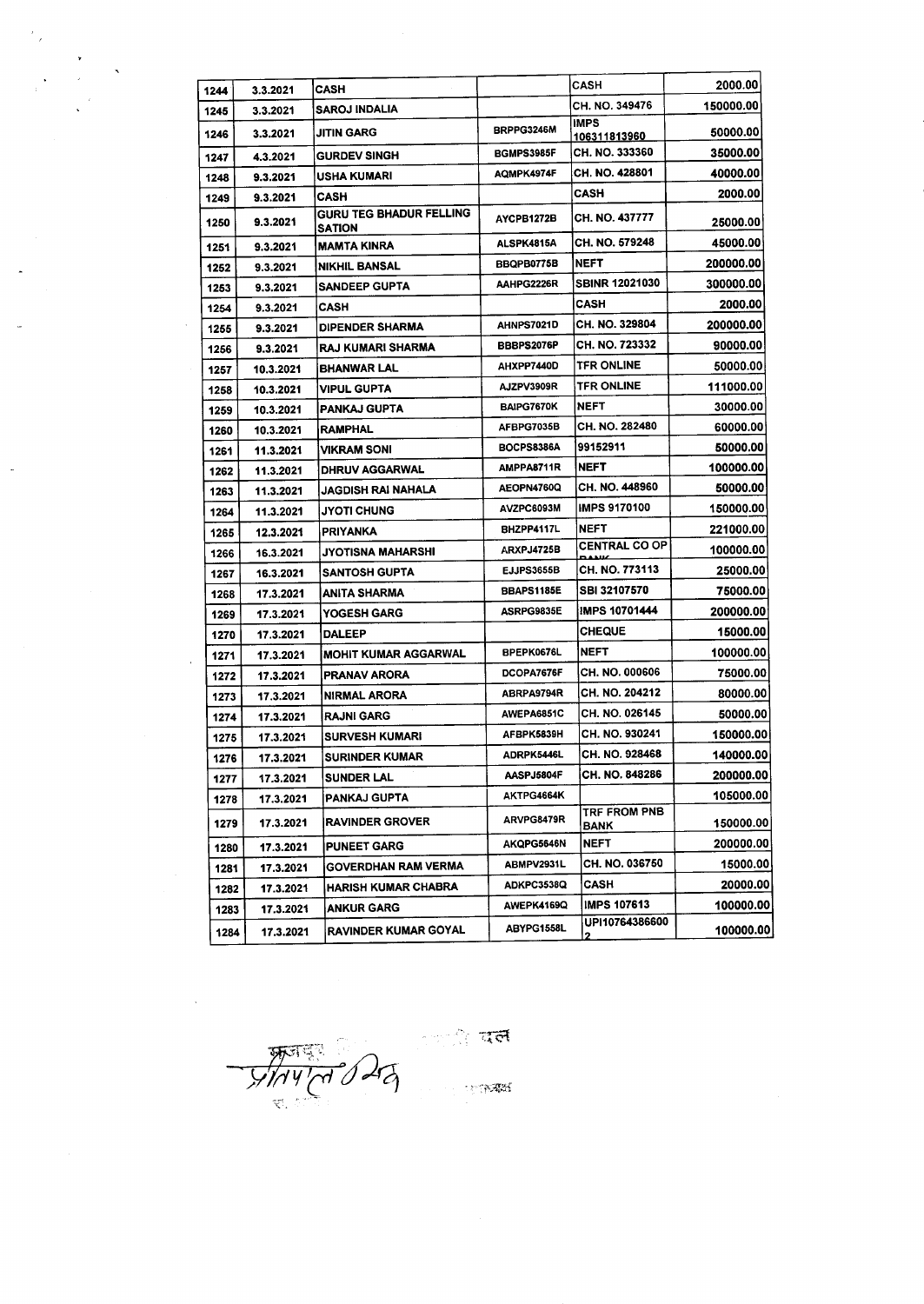|  |  | 1285 | 17.3.2021 | <b>ANITA GUNBER</b>          | AHEPA3840K        | CH. NO. 046420      | 100000.00 |
|--|--|------|-----------|------------------------------|-------------------|---------------------|-----------|
|  |  | 1286 | 18.3.2021 | <b>AMIT CHAYAL</b>           | AKDPC1420D        | <b>NEFT</b>         | 250000.00 |
|  |  | 1287 | 18.3.2021 | NIKHIL BANSAL                | BBQPB0775B        | <b>NEFT</b>         | 300000.00 |
|  |  | 1288 | 18.3.2021 | HITESH MITTAL                | ABMPM1877A        | CH. NO. 034500      | 100000.00 |
|  |  | 1289 | 19.3.2021 | <b>BHANWAR LAL</b>           | AHXPD7470D        | UPI TFR             | 80000.00  |
|  |  | 1290 | 19.3.2021 | <b>NEERU GOYAL</b>           | ABEPG0175H        | CH. NO. 813097      | 100000.00 |
|  |  | 1291 | 20.3.2021 | <b>VIVEK GUPTA</b>           | AQMPG5716H        | CH. NO. 015399      | 50000.00  |
|  |  | 1292 | 20.3.2021 | <b>SUNDER LAL</b>            | AASPJ5804F        | CH. NO. 848288      | 100000.00 |
|  |  | 1293 | 20.3.2021 | RAM KUMAR                    | <b>AECPK1017P</b> | UPI TFR             | 100000.00 |
|  |  | 1294 | 20.3.2021 | HEMANT GARG                  |                   | <b>NEFT</b>         | 200000.00 |
|  |  | 1295 | 20.3.2021 | <b>MAMTA ANAND</b>           | AEAPA7238L        | CH. NO. 991568      | 70000.00  |
|  |  | 1296 | 20.3.2021 | <b>MUKESH YADAV</b>          | AANPY3562A        | CH. NO. 410335      | 80000.00  |
|  |  | 1297 | 20.3.2021 | <b>VIJAY KUMAR</b>           | AITPS8355H        | CH. NO. 534562      | 100000.00 |
|  |  | 1298 | 20.3.2021 | AMIT KUMAR                   | ATZPK8623P        | UPI TFR             | 20000.00  |
|  |  | 1299 | 20.3.2021 | AMIT KUMAR                   | ATZPK8623P        | UPI TFR             | 15000.00  |
|  |  | 1300 | 20.3.2021 | VIKRAM SONI                  | AAUPA7390R        | CH. NO. 182910      | 95000.00  |
|  |  | 1301 | 20.3.2021 | RAJESH KUMAR                 | AAUPA7390R        | CH. NO. 930407      | 200000.00 |
|  |  | 1302 | 20.3.2021 | <b>RAJESH ARORA</b>          | AAUPA7388K        | CH. NO. 130168      | 200000.00 |
|  |  | 1303 | 22.3.2021 | R.K. KATARIA                 |                   | <b>NEFT</b>         | 200000.00 |
|  |  | 1304 | 22.3.2021 | <b>HAMENDER SINGH</b>        | FPEPS2389N        | CH. NO. 753650      | 100000.00 |
|  |  | 1305 | 22.3.2021 | <b>KARISHMA MITTAL</b>       | BYFPM6184D        | <b>IMPS 1076123</b> | 200000.00 |
|  |  | 1306 | 22.3.2021 | CASH                         |                   | CASH                | 2000.00   |
|  |  | 1307 | 22.3.2021 | DAULAT RAM                   | CVMPM2763A        | UPI TFR             | 30000.00  |
|  |  | 1308 | 22.3.2021 | ASHISH KUMAR                 | ARCPD2237R        | CH. NO. 345490      | 46500.00  |
|  |  | 1309 | 22.3.2021 | <b>BABITA GOYAL</b>          | AKZPG6158Q        | <b>NEFT</b>         | 100000.00 |
|  |  | 1310 | 22.3.2021 | <b>MOHIT SINGHAL</b>         | <b>FWRPS0919G</b> | TFR                 | 100000.00 |
|  |  | 1311 | 23.3.2021 | YOGESH BANSAL                | AGMPB3864H        | <b>CHEQUE</b>       | 100000.00 |
|  |  | 1312 | 23.3.2021 | <b>GIRISH CHAND</b>          | ALBPT7814M        | <b>IMPS</b>         | 50000.00  |
|  |  | 1313 | 23.3.2021 | <b>GIRISH CHAND</b>          | ALBPT7814M        | <b>IMPS</b>         | 50000.00  |
|  |  | 1314 | 23.3.2021 | <b>GANPATI SURGICARE</b>     | AGYPA0908R        | CH. NO. 144600      | 50000.00  |
|  |  | 1315 | 23.3.2021 | <b>RAKESH KUMAR GOYAL</b>    | AGJPG1554A        | CH. NO. 068056      | 100000.00 |
|  |  | 1316 | 24.3.2021 | <b>SUNIL KUMAR SHARMA</b>    | <b>CUBPS9740J</b> | <b>NEFT</b>         | 76000.00  |
|  |  | 1317 | 25.3.2021 | USHA KUMARI                  | AQMPK4974F        | CH. NO. 428802      | 30000.00  |
|  |  | 1318 | 25.3.2021 | NARESH KUMAR PANWAR          | AQIPP0256H        | ONLINE TFR          | 20000.00  |
|  |  | 1319 | 25.3.2021 | <b>GEETU RANI SHAH</b>       | AILPR3378K        | UPI TFR             | 20000.00  |
|  |  | 1320 | 25.3.2021 | <b>GEETU RANI SHAH</b>       | <b>BZOPS5097P</b> | CH. NO. 590023      | 70000.00  |
|  |  | 1321 | 26.3.2021 | HEMA RAM                     | ACDPB0991N        | CH. NO. 387983      | 70000.00  |
|  |  | 1322 | 26.3.2021 | <b>RASHAN SINGH</b>          | ELKPS2427A        | CH. NO. 642466      | 30000.00  |
|  |  | 1323 | 26.3.2021 | TARAVATI                     |                   | CH. NO.             | 30000.00  |
|  |  | 1324 | 26.3.2021 | <b>GEETA SHARMA</b>          | CFLPS1962K        | <b>NEFT</b>         | 150000.00 |
|  |  | 1325 | 26.3.2021 | <b>LOKESH KUMAR SONI</b>     | BYMPS3576E        | <b>NEFT</b>         | 30000.00  |
|  |  | 1326 | 26.3.2021 | <b>MAJAR SINGH RAMGARHIA</b> | EGGPS2423M        | <b>NEFT</b>         | 100000.00 |
|  |  | 1327 | 26.3.2021 | CASH                         |                   | CASH                | 2000.00   |
|  |  | 1328 | 26.3.2021 | CASH                         |                   | CASH                | 2000.00   |
|  |  | 1329 | 26.3.2021 | CASH                         |                   | <b>CASH</b>         | 2000.00   |
|  |  | 1330 | 26.3.2021 | CASH                         |                   | CASH                | 2000.00   |

 $\ddot{\phantom{1}}$ 

J.

 $\bar{\beta}$ 

 $\frac{1}{\sqrt{10^{41} (1)}}$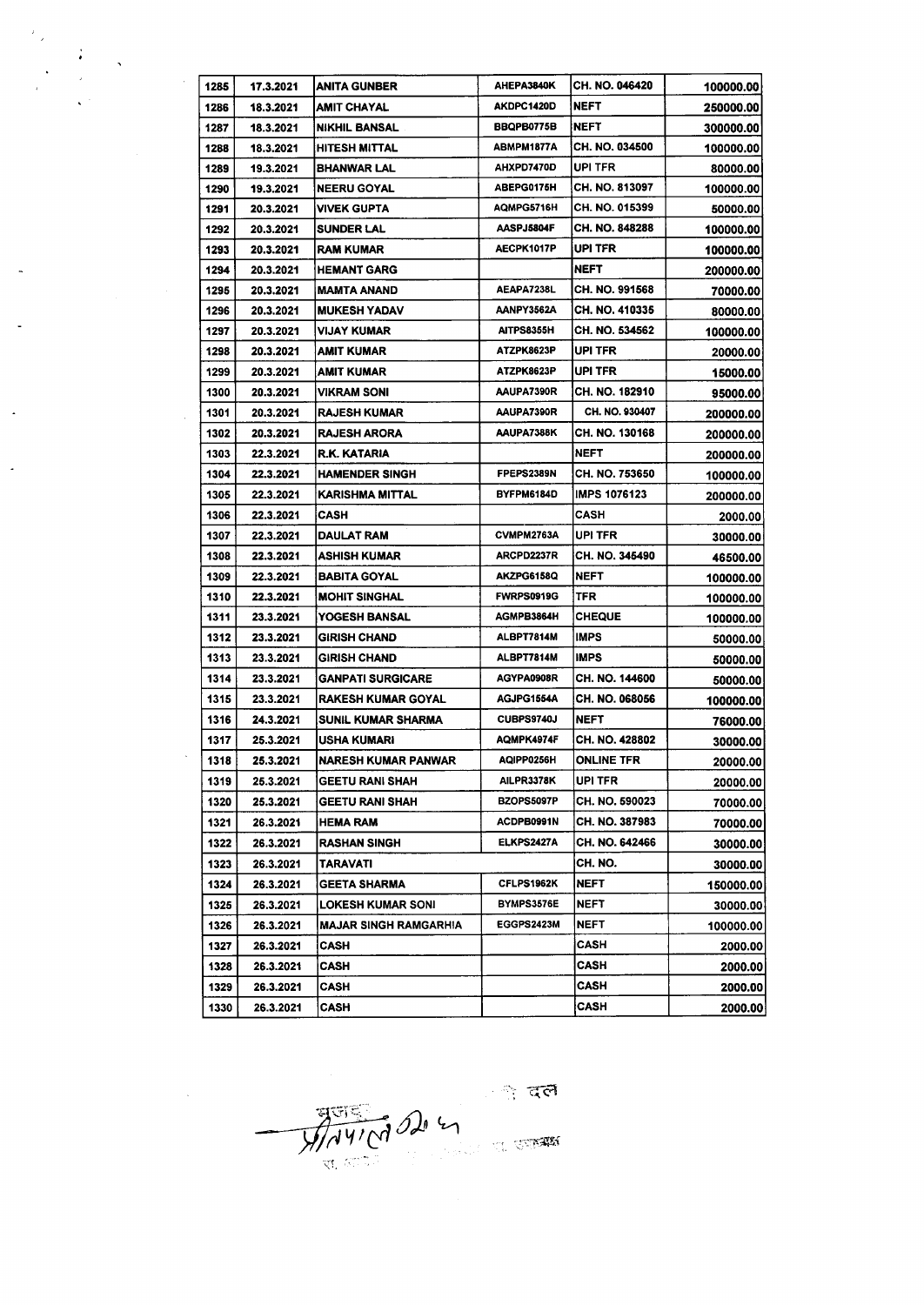| 1331 | 26.3.2021 | CASH                         |            | CASH           | 2000.00     |
|------|-----------|------------------------------|------------|----------------|-------------|
| 1332 | 26.3.2021 | <b>CASH</b>                  |            | <b>CASH</b>    | 2000.00     |
| 1333 | 26.3.2021 | <b>CASH</b>                  |            | <b>CASH</b>    | 2000.00     |
| 1334 | 26.3.2021 | <b>CASH</b>                  |            | CASH           | 2000.00     |
| 1335 | 26.3.2021 | <b>CASH</b>                  |            | <b>CASH</b>    | 2000.00     |
| 1336 | 26.3.2021 | CASH                         |            | <b>CASH</b>    | 2000.00     |
| 1337 | 26.3.2021 | <b>CASH</b>                  |            | CASH           | 2000.00     |
| 1338 | 26.3.2021 | <b>CASH</b>                  |            | <b>CASH</b>    | 2000.00     |
| 1339 | 26.3.2021 | <b>CASH</b>                  |            | CASH           | 2000.00     |
| 1340 | 26.3.2021 | <b>CASH</b>                  |            | CASH           | 2000.00     |
| 1341 | 27.3.2021 | <b>PUSHPA RANI</b>           | DCFPR5274H | CH. NO. 118393 | 2000.00     |
| 1342 | 27.3.2021 | <b>ANSHUEYA</b>              | BYSPA2976D | CH. NO. 058867 | 2000.00     |
| 1343 | 27.3.2021 | <b>SURESH KUMAR ARORA</b>    | AEAPA7239M | CH. NO. 348486 | 50000.00    |
| 1344 | 28.3.2021 | <b>DEEPAK GUPTA</b>          | AZRPK2397N | UPI TFR        | 15000.00    |
| 1345 | 28.3.2021 | <b>CASH</b>                  |            | CASH           | 2000.00     |
| 1346 | 30.3.2021 | <b>ASHOK GODARA</b>          | BCZPG0099P | CH. NO. 000005 | 15000.00    |
| 1347 | 30.3.2021 | <b>AMANDEEP KAUR</b>         | BUGPK1997R | <b>NEFT</b>    | 50000.00    |
| 1348 | 30.3.2021 | <b>CASH</b>                  |            | <b>CASH</b>    | 2000.00     |
| 1349 | 30.3.2021 | <b>RANVEER BANA</b>          | CHKPB1791C | CH. NO. 161816 | 2000.00     |
| 1350 | 31.3.2021 | <b>SURENDER KUMAR SHARMA</b> | BMSPS8080F | CH. NO. 446778 | 17000.00    |
| 1351 | 31.3.2021 | <b>RIYA GARG</b>             | BVRPG5266R | CH. NO. 886774 | 15000.00    |
| 1352 | 31.3.2021 | <b>ANURADHA</b>              | BDIPA8844E | UPI TFR        | 1000.00     |
| 1353 | 31.3.2021 | <b>RAMKISHAN</b>             | ACZPV3400G | <b>NEFT</b>    | 10000.00    |
| 1354 | 31.3.2021 | <b>RAMAN KUMAR</b>           | BXRPK7722A | <b>NEFT</b>    | 150000.00   |
|      |           | TOTAL                        |            |                | 25938301.00 |

\*In case of payment by Cheque/demand draft, indicate name of the bank and branch of tha

bank on which the cheque/demand draft has been drawn.

tn case the contributor is a company, whether the condition laid down under section 293 A of the companies Act, 1956 (1 of 1956) have been complied with (A Copy of the certificate to this obtained from the company should be attached)

I *PREET PAL SINGH,* son of Sh. DALJEET SINGH Solemnly declare that to the best of my knowledge and belief, the information given in this Form is correct, Complete and Truly stated, I further declare that I am verifying this form in my capacity as *PRESIDENT* On behalf of the political party above named and I am also competent to do so. political party above named and I am also competent to do so.<br>VERIFICATION  $V_{\mathcal{A}}$ 

Date: 29-04-21 Place:- 75GB,ANOOPGARH (Signature and name of the Treasurerl Authorised Person)

लज<sub>ू</sub>ः

ी यस

*#);lq f(ri~~ ,{), '}~,c~:!i*

"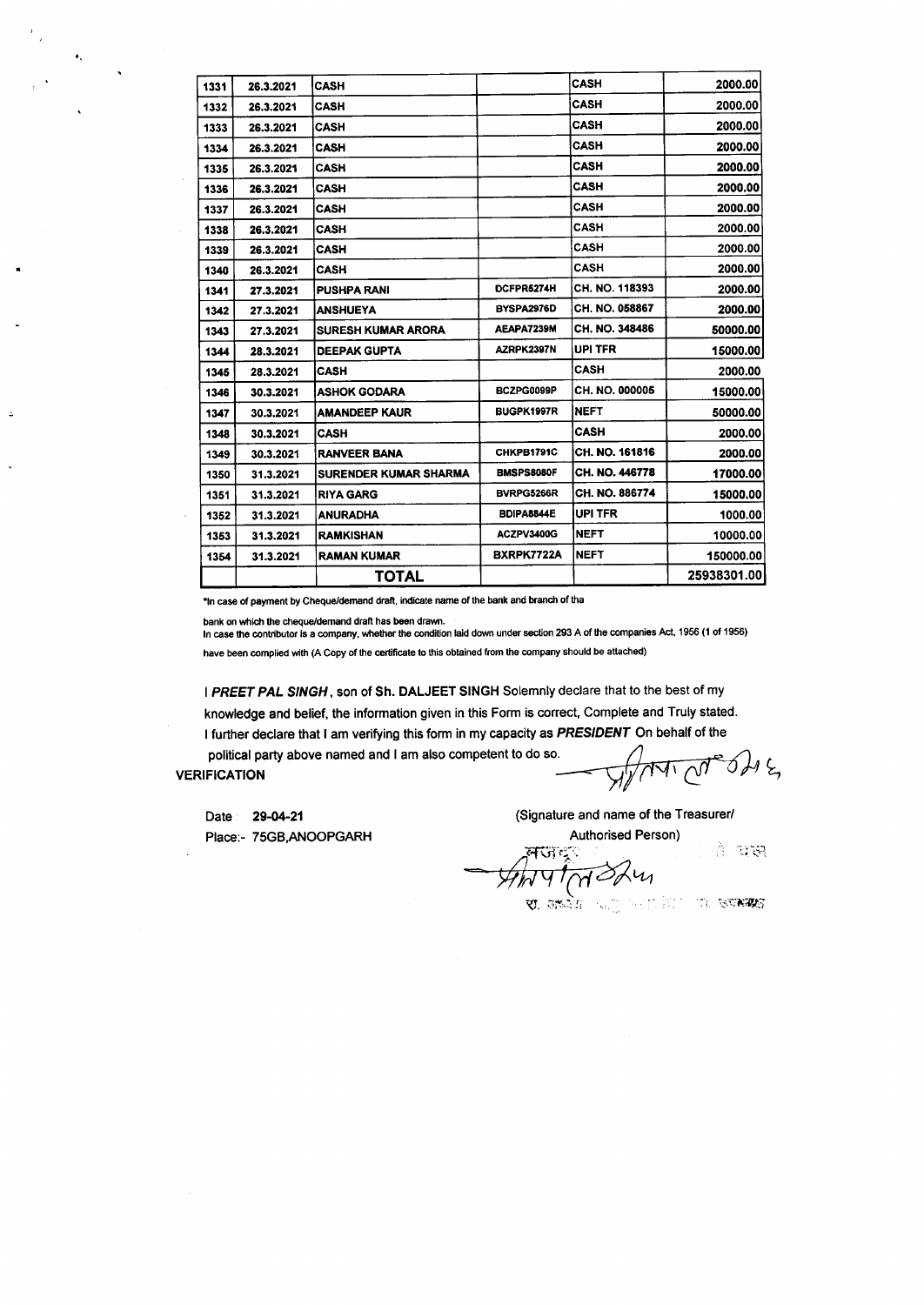# SHARMA SUMIT & ASSOCIATES  $\bigcap$

r--'------------------------------------------,



SHARMA SUMIT & ASSOCIATES., B-14,BHADOO TOWER,BIKANER ROAD, SURATGARH, RAJASTHAN 335803 Ph. 9509511094e-mail: sumitsharma1203@gmail.com

#### Auditor's Report

To

The President Mjdoor Kisan Akali Dal

We Have audited the attached Balance Sheet of **MADOOR KISAN AKALI DAL** as at 31<sup>st</sup> March 2021, and also the Income and Expenditure Account and the Cash Flow Statement for the Year ended on 31st March 2021. These financial statements are the responsibility of the Political Party's management. Our responsibility is to express an opinion on these financial statements based on our audit.

We conducted our audit in accoudance with the auditing standards generally accepted in india. Those Standards require that we plan and perform the audit to obtain reasonable assurance about whether the financial statements are free of material misstatement. An audit includes examining, on a test basis, evidence supporting the amounts and disclosures in the financial atatements. An audit also includes assessing the accounting principles used and significant estimates made by management, as well as evaluating the overall financial statements presentation. We believe that our audit provides a reasonable basis for our opinion.

Further, we report that

- (i) We have obtained all the information and explanations, which to the bast of our knowledge and belied were necessary for the purposes of our audit;
- (ii) In our opinion, proper books of account have been kept by the political party so far as appears from our examination of those books.
- (iii)The Balance Sheet, Income and expenditure Account and Cash Flow statement dealt with by this report are in agreement with the books of account.
- 1. I have examined the Balance Sheet as on 31st March 2021, and the Income & Expenditure Account for the period beginning from l-APR-2020 to ending on 31-MAR-2021, attached herewith, of MA}DOOR KISAN AKALI DAL (VILLAG- 75GB, TEH-ANOOPGARH(335701).
- 2. I certify that the balance sheet and the Income & Expenditure Account are in agreement with the books of account maintained at the head office at ANOOPGARH-335701.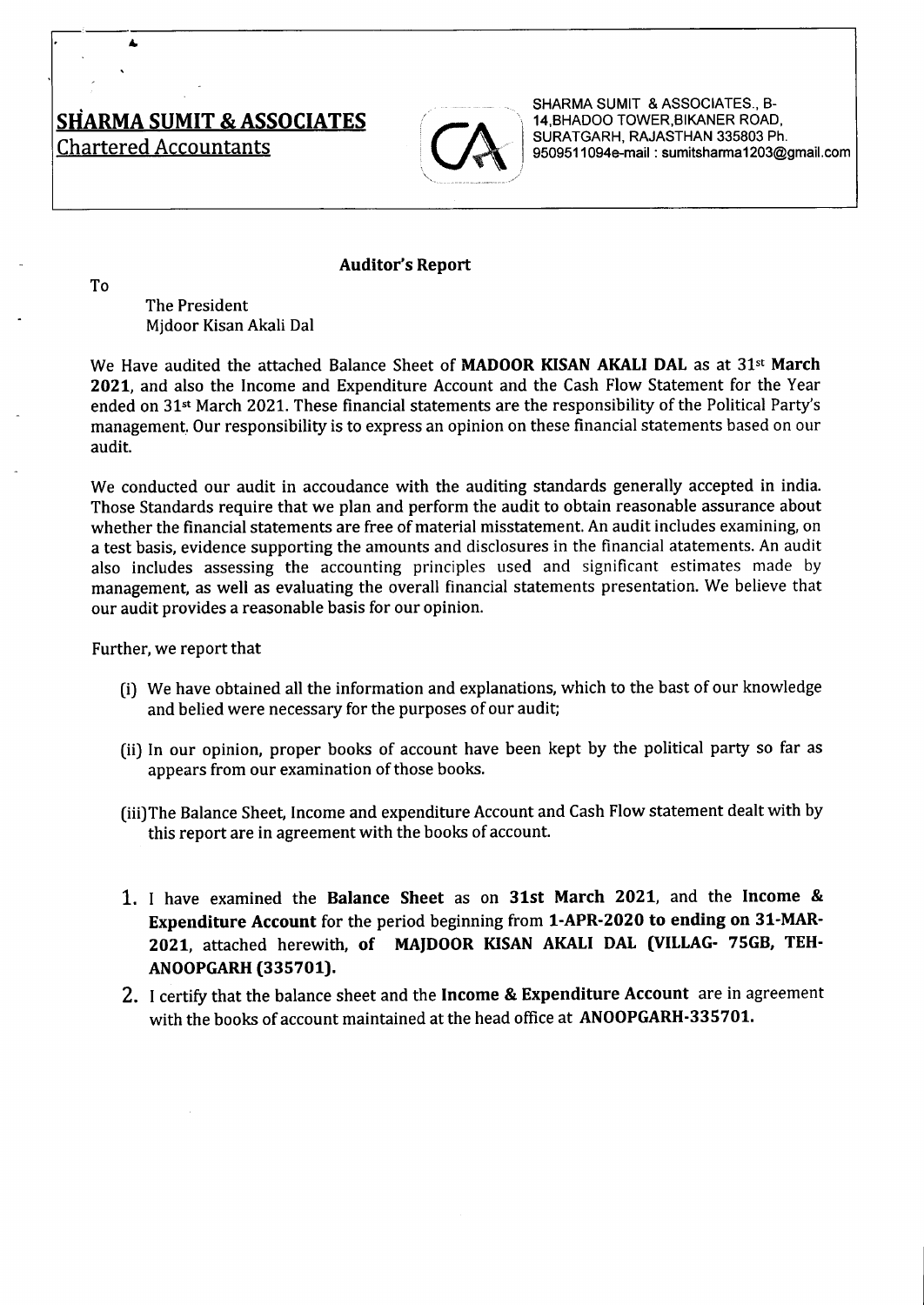~~ (a) I report the following observationsjcommentsjdiscrepanciesjinconsistencies; if any .... Subject to above -

i) I have obtained all the information and explanations which, to the best of my knowledge and belief, were necessary for the purposes of the audit.

- ii) In my opinion, proper books of account have been kept by the head office so far as appears from my examination of the books.
- iii) In my opinion and to the best of my information and according to the explanations given to me, the said accounts, read with notes thereon, if any give a true and fair view:-

1.In the case of the Balance sheet of the state of the affairs of the Polititcal Party as at 31st March 2021 and,

2. In the case of the Income and Expenditure Account of the Entity for the year ended on that date.

> For SHARMA SUMIT & ASSOCIATES. Chartered Accountants

Place :SURATGARH  $Date: 15-09-2021$   $SD/-.$ 

(5UMIT SHARMA) PROP

(Membership No:434902)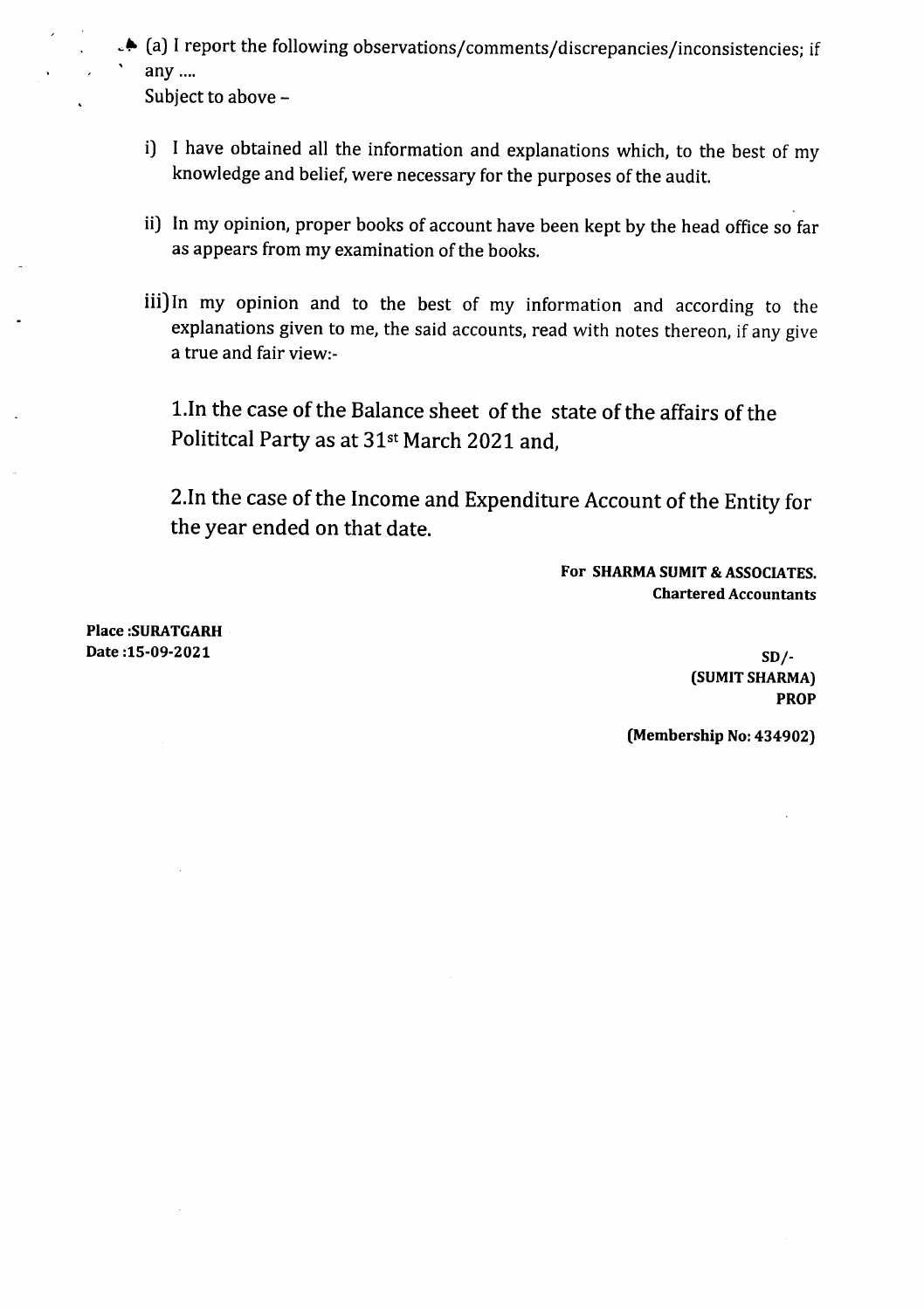### **MAJDOOR KISAN AKALI DAL**

Village: 75GB<br>TEH: ANOOPGARH

#### **Balance Sheet**

1-Apr-2020 to 31-Mar-2021

| Liabilities                                                                     | as at 31-Mar-2021 |             | <b>Assets</b>                                                      | as at 31-Mar-2021        |             |
|---------------------------------------------------------------------------------|-------------------|-------------|--------------------------------------------------------------------|--------------------------|-------------|
| <b>Capital Account</b><br><b>GENERAL FUND</b>                                   | 2,18,418.05       |             | 2,18,418.05 Current Assets<br>Cash-in-Hand<br><b>Bank Accounts</b> | 1,55,467.55<br>64,337.24 | 2,19,804.79 |
| <b>Loans (Liability)</b>                                                        |                   |             |                                                                    |                          |             |
| <b>Current Liabilities</b>                                                      |                   |             |                                                                    |                          |             |
| <b>Suspense A/c</b>                                                             |                   |             |                                                                    |                          |             |
| <b>Profit &amp; Loss A/c</b><br><b>Opening Balance</b><br><b>Current Period</b> | 1,386.74          | 1,386.74    |                                                                    |                          |             |
| Total                                                                           |                   | 2,19,804.79 | Total                                                              |                          | 2,19,804.79 |

 $\mathbb{Z}^{\infty}_{\infty}$ Apart Ch SHR ः स**मस्वा**ध रा, अध्यक्ष

For SHARMA SUMIT & ASSOCIATES. Chartered Accountants

 $\blacksquare$ Place:SURATGARH Date: 15-09-2021

 $SD/-$ (SUMIT SHARMA) **PRO** (Membership No: 434902)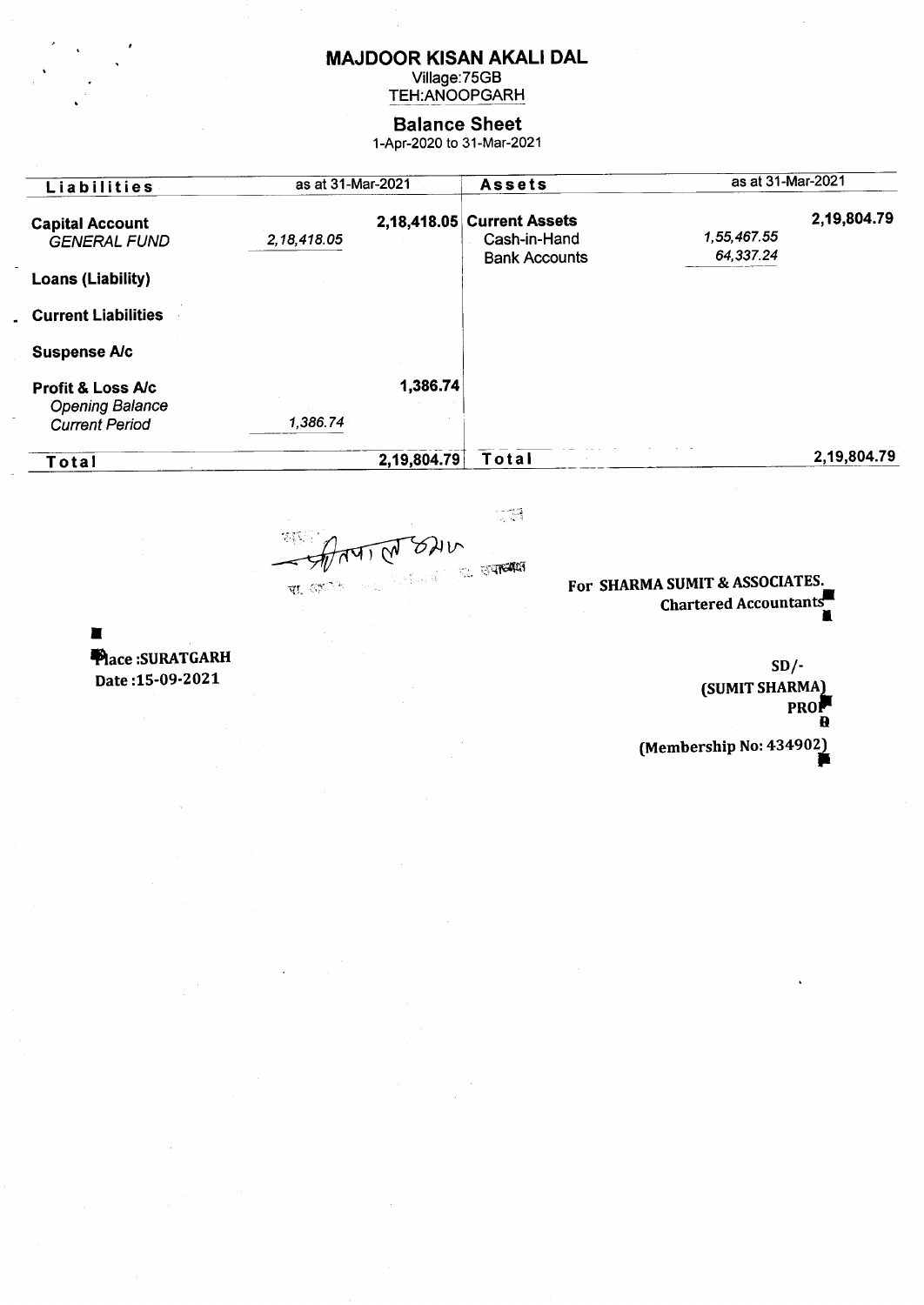# **MAJDOOR KISAN AKALI DAL**

Village:75Gl TEH:ANOOPGARH

# **Profit & Loss Ale**

1-Apr-2020 to 31-Mar-2021

| <b>Particulars</b>                   |               | 1-Apr-2020 to 31-Mar-2021 | <b>Particulars</b>              |                          | 1-Apr-2020 to 31-Mar-2021 |
|--------------------------------------|---------------|---------------------------|---------------------------------|--------------------------|---------------------------|
| <b>Direct Expenses</b>               |               |                           | <b>Direct Incomes</b>           |                          | 2,59,38,301.00            |
| Gross Profit c/o                     |               |                           | <b>DONATION</b>                 | 2,59,38,301.00           |                           |
|                                      |               | 2,59,38,301.00            |                                 |                          |                           |
|                                      |               | 2,59,38,301.00            |                                 |                          | 2,59,38,301.00            |
| <b>Indirect Expenses</b>             |               |                           | 2,59,36,914.26 Gross Profit b/f |                          |                           |
| Advertisement                        | 9,71,110.00   |                           |                                 |                          | 2,59,38,301.00            |
| <b>Bank Charges</b>                  | 23,697.97     |                           | <b>Indirect Incomes</b>         |                          |                           |
| <b>BANNER CLOTH EXP.</b>             | 5,68,454.00   |                           |                                 |                          |                           |
| Child Welfare Exp                    | 5,78,590.00   |                           |                                 |                          |                           |
| Cloth, Blankets, Utensils Exp        | 8,28,393.00   |                           |                                 |                          |                           |
| Compaining Exp.                      | 14,93,074.00  |                           |                                 |                          |                           |
| <b>Computer Eduction Exp</b>         | 5,61,587.00   |                           |                                 |                          |                           |
| <b>CONSULTANCY CHARGES</b>           | 3,63,120.00   |                           |                                 |                          |                           |
| <b>DIESEL EXP</b>                    | 7, 15, 110.00 |                           |                                 |                          |                           |
| <b>Electricity Charges</b>           | 26,541.00     |                           |                                 |                          |                           |
| <b>Food Kit Expenses</b>             | 28,41,509.00  |                           |                                 |                          |                           |
| GAUSHALA ASSISTANSE EXP.             | 4,38,718.00   |                           |                                 |                          |                           |
| <b>General Expenses</b>              | 2,03,929.00   |                           |                                 |                          |                           |
| Health Check-Up Center Exp           | 5,47,717.00   |                           |                                 |                          |                           |
| <b>KITCHEN EXPENES</b>               | 8,62,760.00   |                           |                                 |                          |                           |
| Langer Expenses                      | 14,73,684.29  |                           |                                 |                          |                           |
| Library & Reading Room Exp           | 2,95,303.00   |                           |                                 |                          |                           |
| <b>Maternity Relief Exp</b>          | 2,89,652.00   |                           |                                 |                          |                           |
| <b>Medical Releif Exp</b>            | 2,64,261.00   |                           |                                 |                          |                           |
| Mobile & Telephone Exp.              | 57,681.00     |                           |                                 |                          |                           |
| <b>Office Rent</b>                   | 3,36,000.00   |                           |                                 |                          |                           |
| Poor & Weaker Section Assistance Exp | 17,64,620.00  |                           |                                 |                          |                           |
| <b>Printing &amp; Staionery</b>      | 93,048.00     |                           |                                 |                          |                           |
| Prize Reward to Student Exp          | 1,24,041.00   |                           |                                 |                          |                           |
| PUBLIC MEETING EXPENSES              | 10,46,295.00  |                           |                                 |                          |                           |
| <b>RALLY EXPENES</b>                 | 12,51,983.00  |                           |                                 |                          |                           |
| Refreshment                          | 6,22,000.00   |                           |                                 |                          |                           |
| Salary                               | 7,59,000.00   |                           |                                 |                          |                           |
| Sanitari Exp                         | 2,778.00      |                           |                                 |                          |                           |
| Scholarship Exp                      | 1,77,025.00   |                           |                                 |                          |                           |
| <b>School Books Students Exp</b>     | 2,87,735.00   |                           |                                 |                          |                           |
| Social Activity Exp.                 | 7,12,320.00   |                           |                                 |                          |                           |
| Social Welfare Exp.                  | 8,34,380.00   |                           |                                 |                          |                           |
| Social Woker Welfare Exp             | 4,11,210.00   |                           |                                 |                          |                           |
| Sound System Exp.                    | 8,59,731.00   |                           |                                 |                          |                           |
| Tent Exp.                            | 13,75,110.00  |                           |                                 |                          |                           |
| Toilet Repair Assistance Exp         | 2,84,817.00   |                           |                                 |                          |                           |
| Travelling (TA/DA) EXP               | 6,73,150.00   |                           |                                 |                          |                           |
| Vehicle Assistance to Student        | 3, 13, 108.00 |                           |                                 |                          |                           |
| Yoga Center Exp                      | 6,03,672.00   |                           |                                 |                          |                           |
| <b>Nett Profit</b>                   |               | 1,386.74                  |                                 | ුකි                      |                           |
|                                      |               |                           |                                 |                          |                           |
|                                      |               |                           |                                 | $\overline{\mathcal{C}}$ | continued                 |
|                                      |               |                           |                                 |                          |                           |
|                                      |               |                           | ক্য, <sup>'ইই</sup>             |                          |                           |